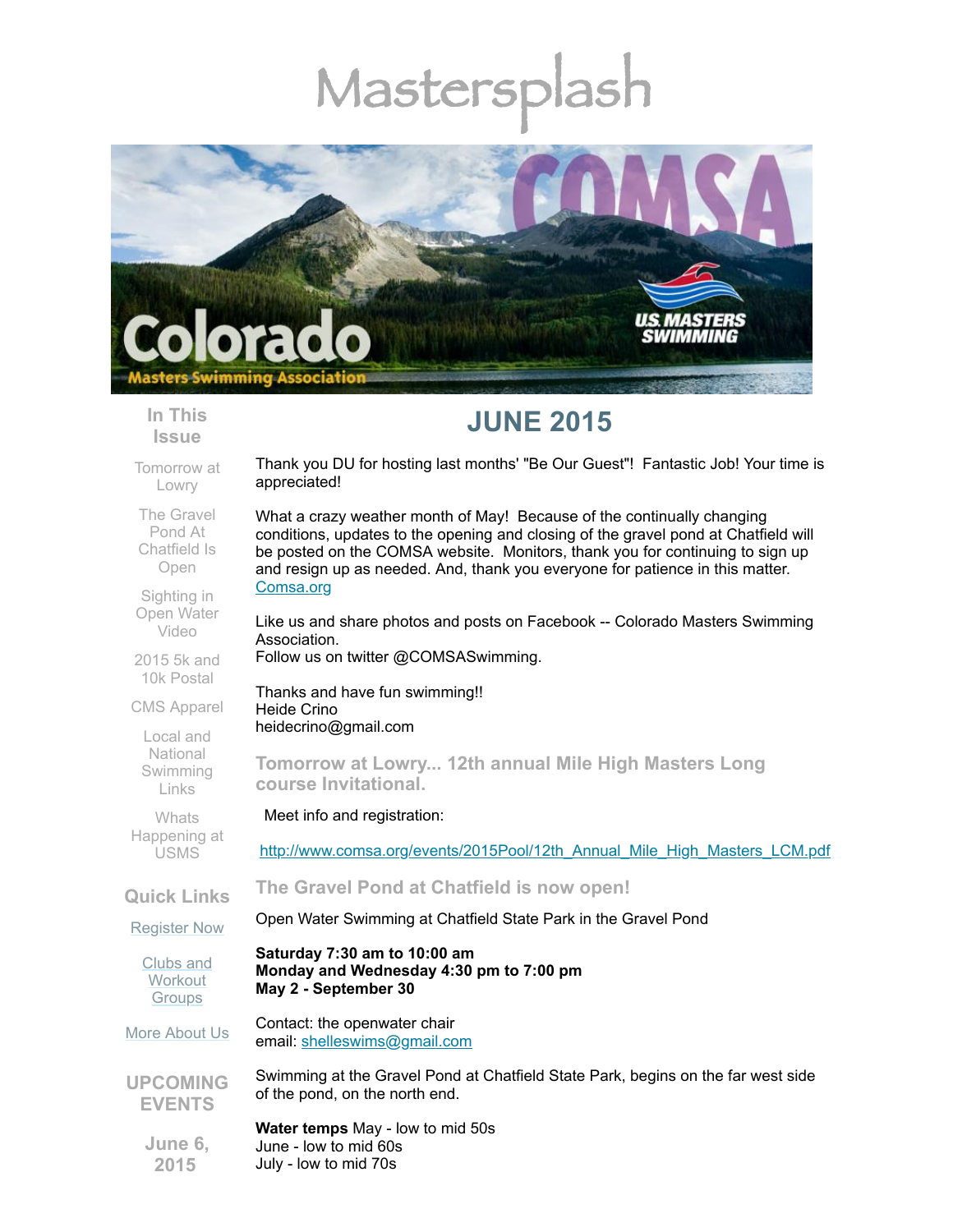August - mid 70s to high 60s September - high 60s to high 50s

Mile High Masters Long Course **Masters** Invitationals Lowry Swimming Pool updated meet info and [registration](http://www.comsa.org/events/2015Pool/12th_Annual_Mile_High_Masters_LCM.pdf)

12th Annual

**Approximate length** 900 meters from westside, north end to eastside south end cove.

Approximate length to gravel bar 250 meters from the westside, north end. If you sign up for USMS less than 48 hours in advance of when you plan to swim at the pond, or if you are a member outside of the Colorado LMSC (COMSA), you must print a copy of your USMS card and bring it with you to check-in.

We will be using Sign Up Genius for monitor sign up. All members that swim at the pond are expected to monitor one time during the summer.

The monitoring sessions will be split so that you can monitor half the time the pond is open and will be free to swim the other time.

## **To view the current list of signups or to sign up for a monitor slot, please do the following:**

## 1. click on <http://www.signupgenius.com/FindASignup>

2. Type in the following email address: comsaswimmer@gmail.com You will get a list of all current sign up sheets available.

Thank you to those who have already signed up !

Read more about the SPECIAL ACTIVITIES AGREEMENT CONDITIONS for swimming in the gravel pond on the open water page of [comsa.org](http://www.comsa.org/openwater.html)

## <span id="page-1-0"></span>**Sighting in Open Water Swimming by Brenton Ford**

Blink and you'll miss it. That's what happens when you watch professional triathletes sight in swimming. Being able to sight without breaking your stroke rhythm is one the key skills of open water swimming.

It takes practice to get the timing right, but you when do you'll notice how much easier it is to sight and continue swimming. In this video you'll see how professional triathletes like Annabel Luxford and Clayton Fettell (who feature in the upcoming Art Of Triathlon Swimming) use the sight and breathe method to make sighting a natural part of their stroke.

From Brenton Ford, Effortless Swimming blog

[VIDEO:How](http://effortlessswimming.com/freestyle/how-to-sight-in-open-water/) to sight in open water without breaking your rhythm.

<span id="page-1-1"></span>**2015 USMS Speedo 5K & 10K ePostal National Championship July 5th and 26th, 2015**

Spring is finally upon us! That means outdoor pools are opening soon and our beautiful Colorado Lakes and Reservoirs are preparing for Open water swimming! It is also time once again to challenge yourselves by participating in the **2015 USMS Speedo 5K and 10K ePostal National Championships,** hosted this year by the Central Oregon Masters Aquatics. The object is to swim a 5K or 10K in a 50 meter pool between May 15th and September 15th, then submit your entries and splits online and see how you compare with the rest of the country! Whether you swim either or both for competition, fitness or for some form of "fun", you will feel ever so accomplished once you are done!

COMSA is sponsoring 2 opportunities to participate as a group at the beautiful outdoor 50 meter pool at Lowry this summer on **Sunday, July 5th and Sunday, July 26th from 7 am to 10 am.** All you need to do is e-mail [nicolevanderpoel@msn.com](mailto:nicolevanderpoel@msn.com) with the dates and distance you would like to swim.

You will need to bring a counter/verifier person with you as well. Clip boards, pencils, split sheets, extra stop watches and encouragement will be provided.

**June 13-14, 2015** Rocky **Mountain** Senior Games Greeley,CO event info and [registration](http://www.rockymountainseniorgames.com/)

**July 5 & 26, 2015** USMS Speedo 5&10K ePostal **National** Championship Lowry Pool [registration](mailto:nicolevanderpoel@msn.com) email

**August 6-9, 2015** 2015 Summer **National** Championship Geneva, Ohio [meet](http://www.usms.org/comp/lcnats15/) info

**ONGOING EVENTS**

**COMSA Registration** [registration](http://www.comsa.org/joining/index.html) link

2015 Check Off **Challenge** info and [registration](http://www.usms.org/fitness/content/checkoff)